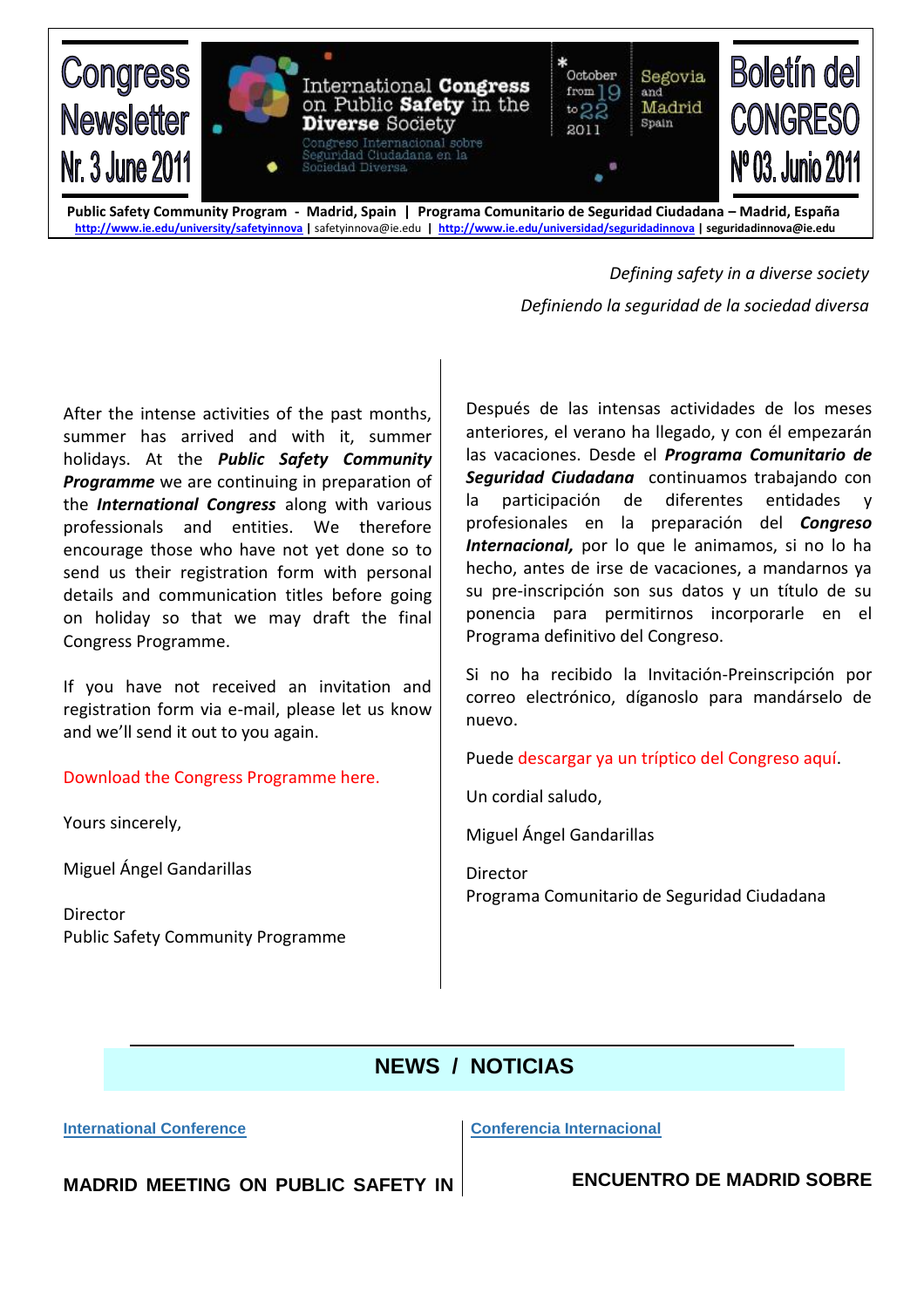### **A DIVERSE SOCIETY**

The Madrid meeting on Public Safety in a Diverse Society took place on the 21st of June at the IE School of Business in Madrid. The objective of the meeting was to move forwards in the reflection and consensus on Public Safety in a diverse society. Representatives from various fields related with public safety were present and gave the event a great wealth in terms of contributions and experience.

Firstly, the attendees presented the principles and guidelines upon which intervention in Public Safety and related services ought to be based. Then a broad and highly productive debate which greatly enhanced the design of an Integral Public Safety System was held.

Many thanks to all those who took part.

### **SEGURIDAD CIUDADANA EN LA SOCIEDAD DIVERSA**

El 21 de junio ha tenido lugar el Encuentro de Madrid sobre Seguridad Ciudadana en la Sociedad Diversa en una de las salas del IE School of Business en Madrid. Al Encuentro, cuyo objetivo era avanzar en la reflexión y consenso sobre la Seguridad Ciudadana en la sociedad diversa, asistieron representantes de diversos campos profesionales relacionados con la Seguridad Ciudadana, lo que dotó el evento de una gran riqueza de aportaciones y experiencias.

Primero los asistentes expusieron los principios y directrices que deben fundamentar la intervención de la Seguridad Ciudadana y servicios relacionados, y finalmente se estableció un amplio debate que resultó muy productivo y enriquecedor para el diseño de un Sistema Integral de Seguridad Ciudadana.

Muchas gracias a todos los asistentes.



**Training programme**

### **METHODS AND PROFILES IN COMMUNITY JUSTICE**

From the 15th to the 17th of June, the Training programme benefitted from the experience of various professionals and experts from the field of Justice in the course on "Methods and professional profiles in community justice". During these sessions the role and practice of community and restorative justice was discussed, as well as the promotion of culture of justice and citizenship in neighbourhoods, among other subjects.

**Programa Formativo**

### **MÉTODOS Y PERFILES EN JUSTICIA DE PROXIMIDAD**

Durante los días 15, 16 y 17 de Junio, el Programa Formativo contó la experiencia de diversos profesionales y expertos dentro en el ámbito de la Justicia para el curso de "Métodos y perfiles profesionales en justicia de proximidad". Durante estas sesiones se abordaron, entre otros temas, el papel y la práctica de la justicia de proximidad, comunitaria y restaurativa, y la promoción de la cultura de justicia y la ciudadanía en los barrios.

El curso contó con la participación de una gran variedad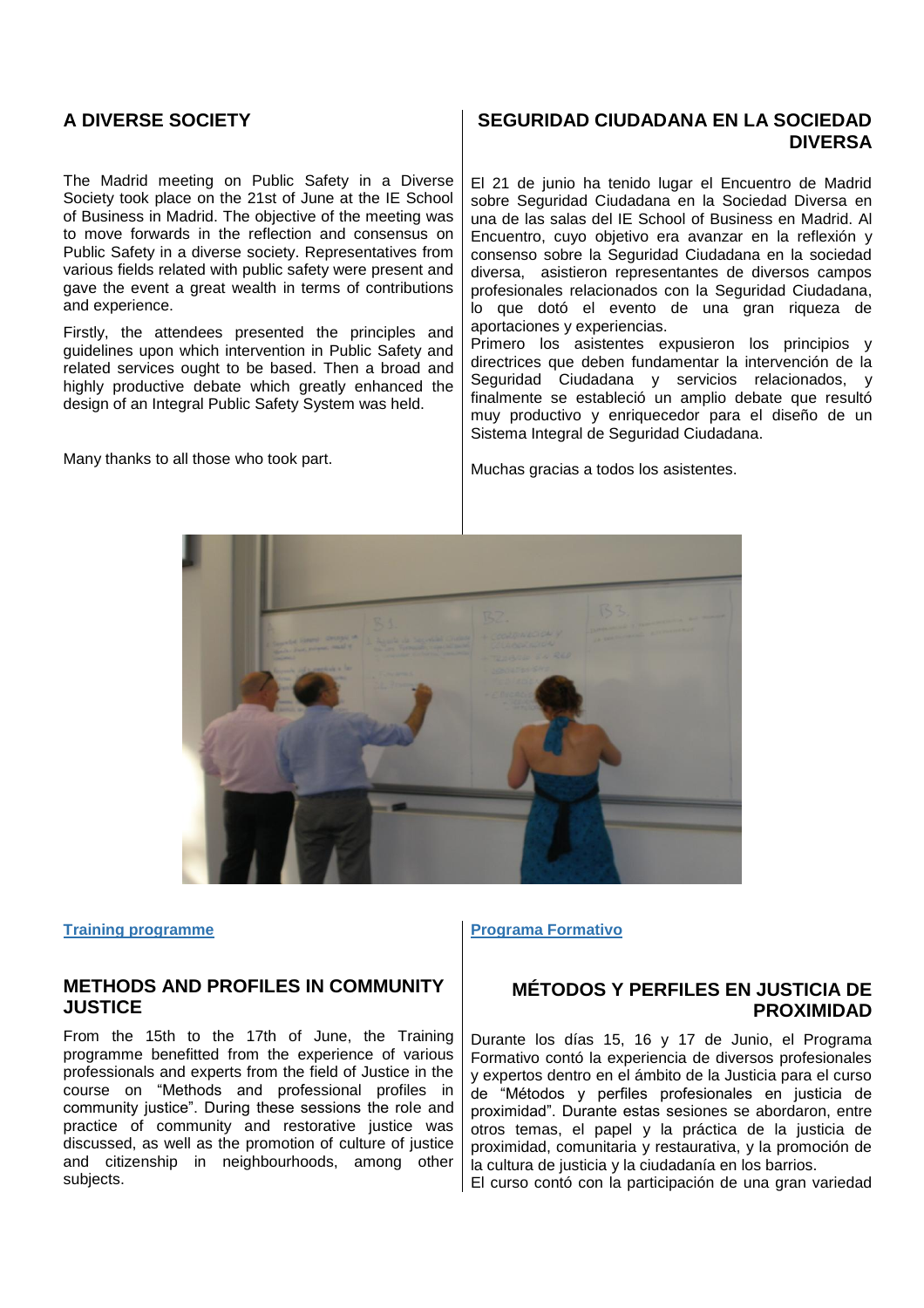A wide variety of professionals interested in the application of justice at community level participated in the course.

# **WORKING COMPETENCIES IN INTERINSTITUTIONAL TEAMS**

Meno Vos, researcher from the Social Integration Institute of the University of Groningen and Miguel Ángel Gandarillas, director or the Public Safety Community Programme gave a workshop on work competencies in inter-institutional teams on the 13th and 14th of June at the IE School of Business in Madrid. Professionals from various areas of intervention including police officers, sociologists and others, attended these sessions in which the needs and problems of the current organization of citizens' services were discussed among these problems, the difficulties related to coordinating and organizing the different services, strategies to improve work in multidisciplinary and interinstitutional teams.

The broad experience of the professionals who lead the workshop, as well as that of all participants made for an interesting debate on the challenges and opportunities of working in inter-institutional groups.

# **CLOSING OF THE TRAINING PROGRAMME New professional specialties for the complex XXIst century city**

On Friday the 17th of June at 13:00, the closing ceremony of the Training Programme: New professional specialties for the complex XXIst century city took place at the IE School of Business in Madrid.

The closing was presided over by the director of the Public Safety Community Programme, Miguel Ángel Gandarillas, Javier Fernández, Official from the Integral Unit of the Municipal Police of Madrid's South Central District and Judge Rubén Martino, presiding judge of the Harlem Community Justice Centre.

The training programme which began in January and ended in June welcomed more than 90 professionals from various fields of intervention (police, social services, prosecution, courts, sociology and others) and among its select group of trainers, professionals and experts from each of the professional specialties making up the programme.

de profesionales interesados en la aplicación de la justicia a nivel comunitario.

# **HABILIDADES DE TRABAJO EN EQUIPOS INTERINSTITUCIONALES**

El investigador del Instituto de Integración Social de la Universidad de Groningen, Meno Vos, y el director del Programa Comunitario de Seguridad Ciudadana, Miguel Ángel Gandarillas, impartieron el taller de Habilidades de trabajo en equipos interinstitucionales los días 13 y 14 de Junio en las aulas del IE School of Business de Madrid.

Durante estas sesiones, a las que asistieron profesionales de diversos ámbitos de intervención, desde policías, hasta sociólogos y otros profesionales de intervención social, se abordaron las necesidades y problemas de la organización actual en la atención al ciudadano, las dificultades que supone la coordinación y organización entre diferentes servicios, y las estrategias para potenciar y avanzar en el trabajo en equipos multidisciplinares e interinstitucionales.

La amplia experiencia de los profesionales que dirigieron el taller, y la de los profesionales que participaron en éste, propiciaron la construcción de un interesante debate sobre los retos y oportunidades de la práctica del trabajo en equipos interinstitucionales.

# **CLAUSURA DE PROGRAMA FORMATIVO: Nuevas especialidades profesionales para la ciudad compleja del S.XXI**

El viernes 17 de Junio, a las 13:00 horas, tuvo lugar la clausura del Programa Formativo: Nuevas especialidades profesionales para la ciudad compleja del S.XXI, en las aulas del IE School of Business en María de Molina.

El acto de clausura estuvo presidido por el director del Programa Comunitario de Seguridad Ciudadana, Miguel ángel Gandarillas, el Oficial de la Unidad Integral de Policía Municipal de Distrito Centro Sur, Javier Fernández y D. Rubén Martino, Juez Presidente del Centro de Justicia Comunitaria de Harlem.

El Programa formativo, que comenzó en el mes de Enero y finalizó en el mes de Junio, acogió a más de 90 profesionales de diversos ámbitos de intervención (Policía, Servicios Sociales, Fiscalía, Juzgados, Sociología, y otros profesionales de intervención social), y tuvo, dentro de su selecto grupo de ponentes, a profesionales y expertos en cada una de las especialidades profesionales que integraron el programa.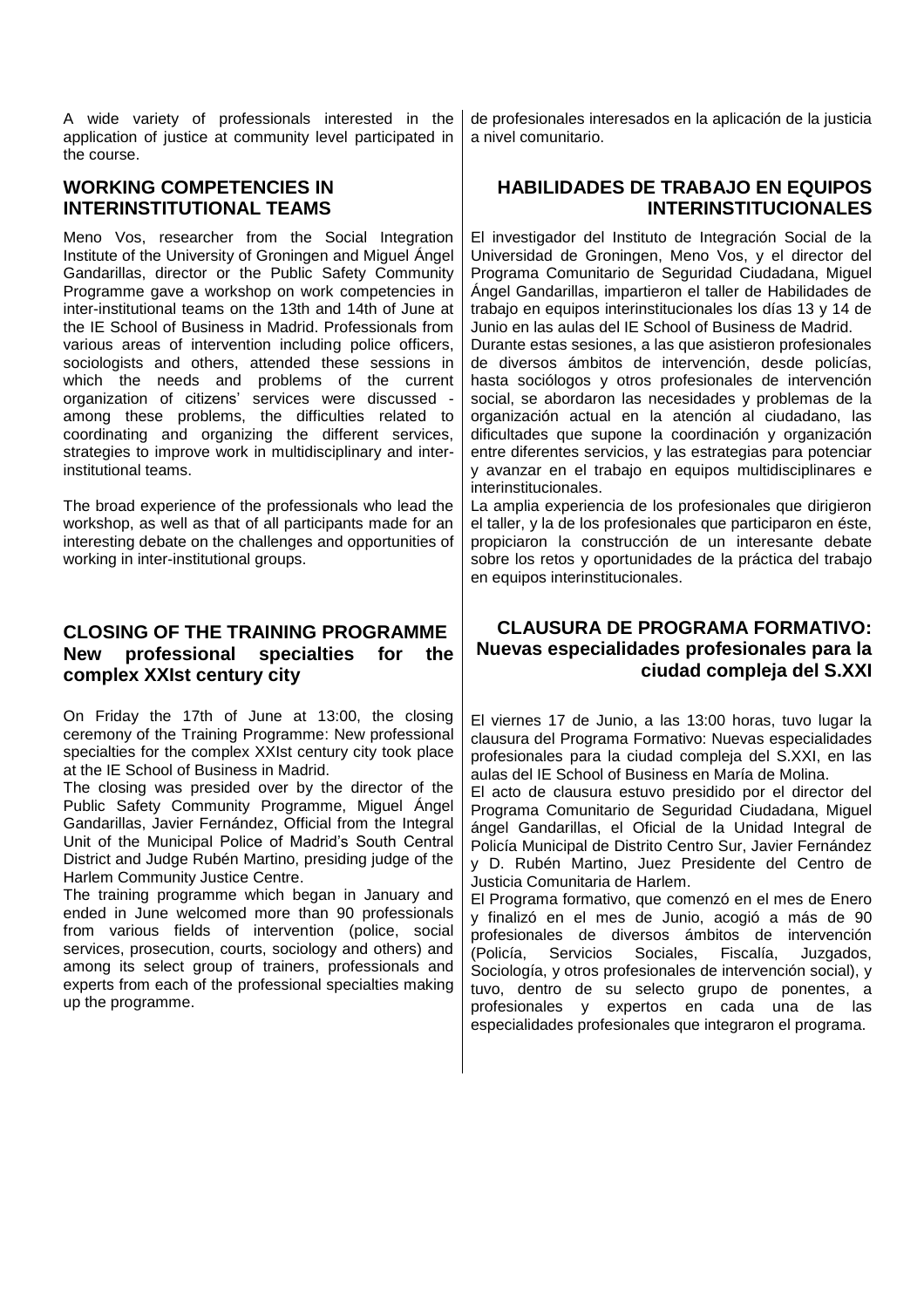

**International Seminary**

### **NEW YORK COMMUNITY COURTS**

The 14th of June was one of the International Seminar days at which Judge Rubén Martino, Presiding Judge of the Harlem Community Justice Centre spoke of the experience of New York community judges. Their intervention is carried out via restorative and mediatory measures among others. His conference was a great opportunity for the professionals from different areas to learn of justice practiced from non-traditional points of view and analysed the possibilities of applying these methods in Spain.

Thank you very much to Judge Martino for his invaluable participation.

### **MEDIA ROUND TABLE**

On Thursday the 2nd of June, at the IE School of Business in Madrid, the Media Round Table took place: "Inform before criminalizing: an inevitable dilemma?", presided over by Luis Rendueles, journalist and collaborator in the "Julia en la onda" programme and Alfonso Egea, coordinator of the research and news section at Onda Cero radio station. The round table was moderated by Javier Urra, forensic psychologist, and resulted in an intense debate on how to deal with information on public safety in an appropriate manner when it came to publishing it in the media in order to avoid criminalising individuals, groups, families or neighbourhoods.

#### **Seminario Internacional**

### **JUZGADOS COMUNITARIOS EN NUEVA YORK**

El 14 de junio tuvo lugar una de las jornadas del Seminario Internacional en la que, D. Rubén Martino, Juez Presidente del Centro de Justicia Comunitaria de Harlem, abordó la experiencia de los juzgados comunitarios de Nueva York, cuya intervención se realiza a través de medidas restaurativas y de mediación, entre otras. Su conferencia fue una gran oportunidad para que los profesionales de diversos ámbitos de trabajo, conocieran la práctica de la justicia desde otros enfoques no tradicionales, y analizaran las posibilidades de aplicación en España.

Agradecemos al Juez su valiosa intervención.

### **MESA REDONDA DE MEDIOS**

El jueves 2 de Junio, en una de las aulas del IE School of Business, en Madrid, se celebró la Mesa Redonda de Medios: "Informar frente a criminalizar: ¿un dilema inevitable?". Presidida por los periodistas Luis Rendueles, colaborador del programa "Julia en la onda" y Alfonso Egea, coordinador de la sección de investigación y sucesos de Onda Cero, y moderada por Javier Urra, psicólogo forense, la Mesa propició un intenso debate sobre cómo tratar de forma adecuada la información sobre seguridad ciudadana a la hora de publicarla en los medios de comunicación, para evitar criminalizar a personas, grupos, familias o barrios.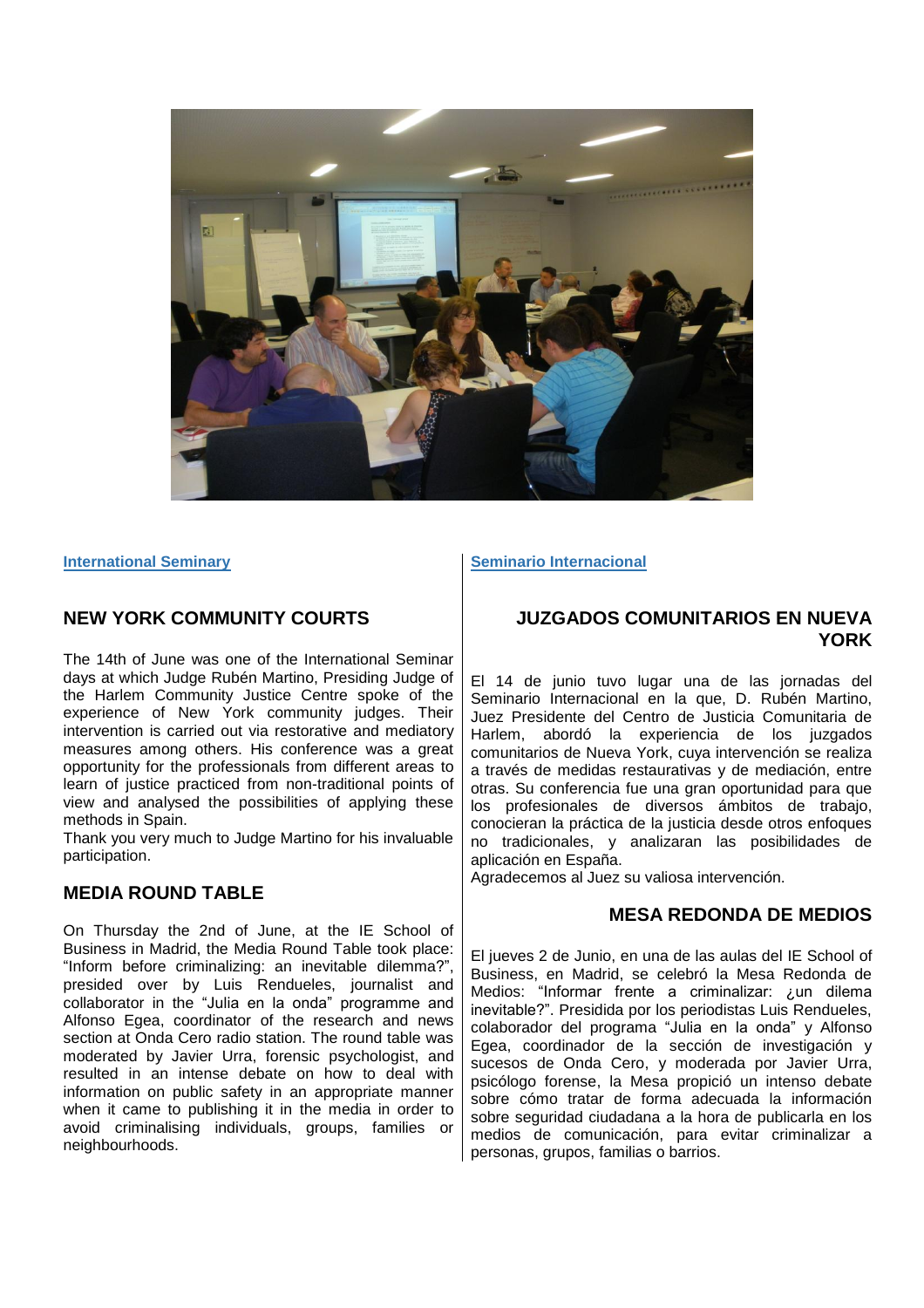

**Psychosocial care service**

### **I NEIGHBOURHOOD GAMES**

On Friday the 17th of June from 18:00 to 21:00 the "I Neighbourhood Games" took place on the *Plaza de Comendadoras* in the University of Madrid's Central District neighbourhood. This initiative aimed to foster the preventive role of community education, the importance of learning and collective knowledge and neighbourhood culture as means of integrating youths in their social surroundings and as ways of preventing risk behaviour.

Children, teens and adults came together on the square and shared neighbourhood games, painting, music and design activities. It was an evening enjoyed by all in which age, social condition or belonging to some group did not present a barrier to enjoyment.

The *Instituto Lope de Vega, Los Mayores también cuentan, GIIS Calle Norte, Grupo Raga, Palmapapel* and various social intervention associations as well as local businesses collaborated in organising these activities. Their support was essential in the realisation of the activity.

Thanks to everyone who participated and well done!

**Servicio de Atención Psicosocial**

## **I JUEGOS DE BARRIO**

El viernes 17 de Junio, entre las 18:00 y las 21:00, se llevaron a cabo los "I Juegos de barrio" en la Plaza de Comendadoras, en el barrio de Universidad del Distrito Centro de Madrid. Una iniciativa que pretendía fomentar el papel preventivo de la educación comunitaria, la importancia del aprendizaje y el conocimiento colectivo, y la cultura de barrio como medios de integración de los jóvenes en su entorno social, y como estrategias de prevención de conductas de riesgo.

Niños, jóvenes y adultos se reunieron en la plaza y compartieron juegos de barrio, actividades de pintura, música y diseño de la plaza. Una tarde muy provechosa en la que la edad, la condición social o la adscripción algún grupo no suponían límites para la diversión.

El Instituto Lope de Vega, la asociación Los Mayores también cuentan, el GIIS Calle Norte, Grupo Raga, Palmapapel y diversas asociaciones de intervención social y comercios del barrio colaboraron en la organización de estas actividades y su apoyo fue fundamental para el desarrollo de la actividad.

Agradecemos a todos su participación. ¡Enhorabuena!